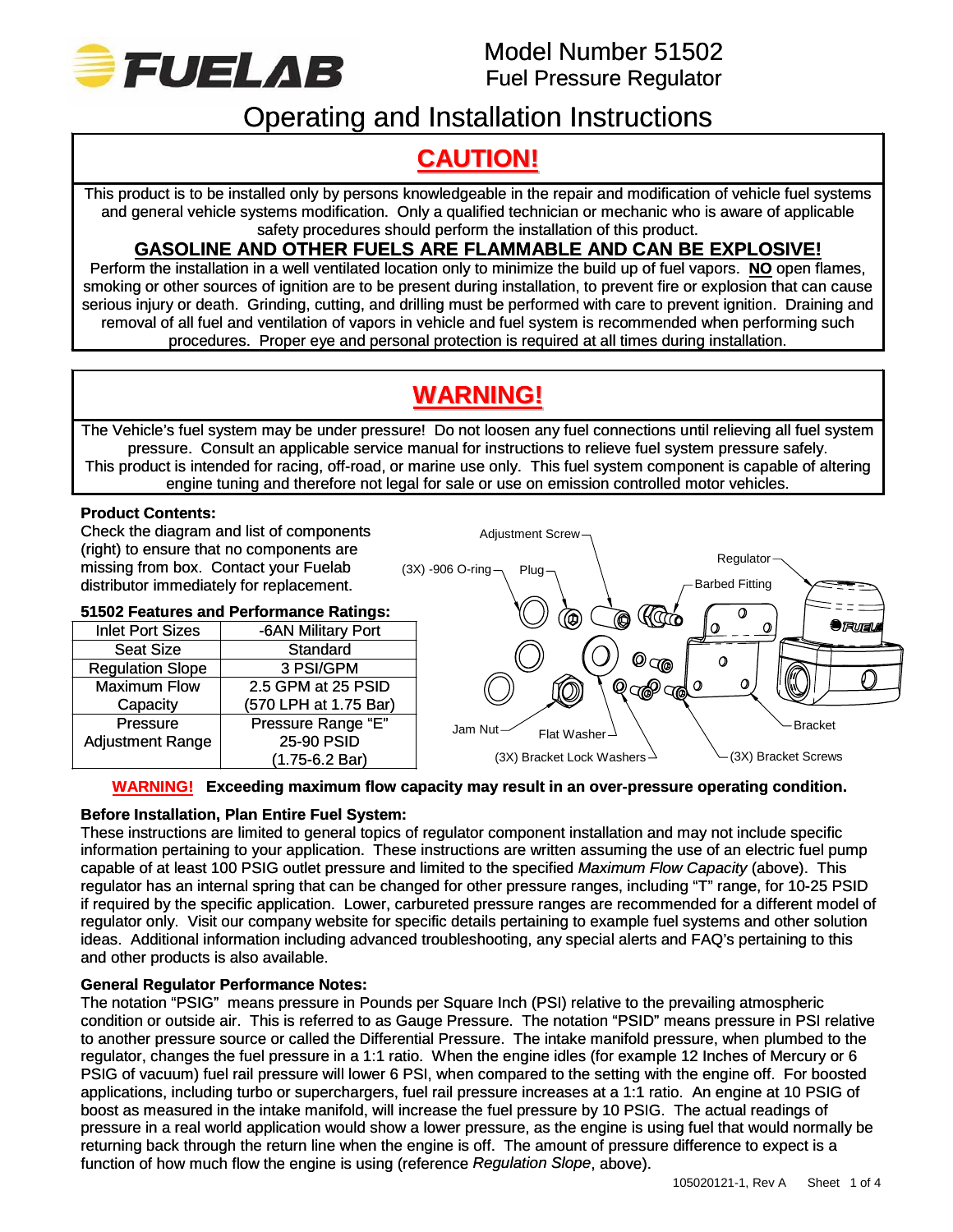### **Plumbing Planning Notes:**

Minimize plumbing restrictions between fuel rail(s) and regulator for peak performance, use –6AN (3/8") to –10AN (5/8") line as required per flow rate requirements of the vehicle's engine and fuel pump. Typical performance EFI applications use a "Y" block or "T" fitting to split the output of the fuel pump into one end of each fuel rail (for dual fuel rail application). The opposite end of each fuel rail is plumbed to the *Inlet Ports* of the regulator. Plumb the return line back to the fuel tank. Use of a –6AN (3/8") return line is typically recommended for this model of regulator. See diagram on next page as well as diagram below, to identify the ports used on the regulator. If only one fuel rail is used for the application, use a *–6AN plug* (not supplied) and supplied *–906 O-ring* to plug the unused *Inlet Port* ("Y" block or "T" fitting not required in this case). The fuel line used must handle high pressure. The use of fuel line such as stainless steel braided line and "AN" style fitting connections is recommended. The fuel ports (two *–6AN Inlet Ports* and one *–6AN Return Port*) use "AN" or "military" style fittings. This plumbing standard is commonly used with racing and high performance applications. See step 6 on next page for additional information on this port standard. A fuel filter with a 60 micron or lower particle rating is required to be used upstream of regulator and downstream from fuel pump to protect it and the fuel injectors from foreign object damage. Reference the Schematic Diagram below for filter locations. Use of a liquid filled gauge exposed to engine compartment heat is not recommended as the liquid inside the gauge may exert measurement errors. **DO NOT** plumb gauge port to any gauge mounted inside the vehicle or in passenger compartment. A line burst can spill fuel inside passenger compartment and on occupants, possibly causing serious injury or death. An electric gauge or pressure transducer system is recommended for readings in a passenger compartment.



### **Typical EFI V-8 Fuel System Schematic Diagram:**

## **Installation Steps:**

- 1. Disconnect the ground terminal from battery and allow the vehicle's engine and exhaust system to cool. Relieve fuel system per applicable service manual. Follow all Warnings and Cautions written on previous page of these instructions.
- 2. Modify, remove or replace other fuel system components as required per established build plan (reference notes on previous page and above).
- 3. Use the supplied bracket as a drilling template to mark holes for mounting bracket. Choose a location that minimizes exposure to excessive heat, near fuel rails. Mounting bracket can be modified as required. Use clear or colored enamel paint to protect bracket surface after any modification.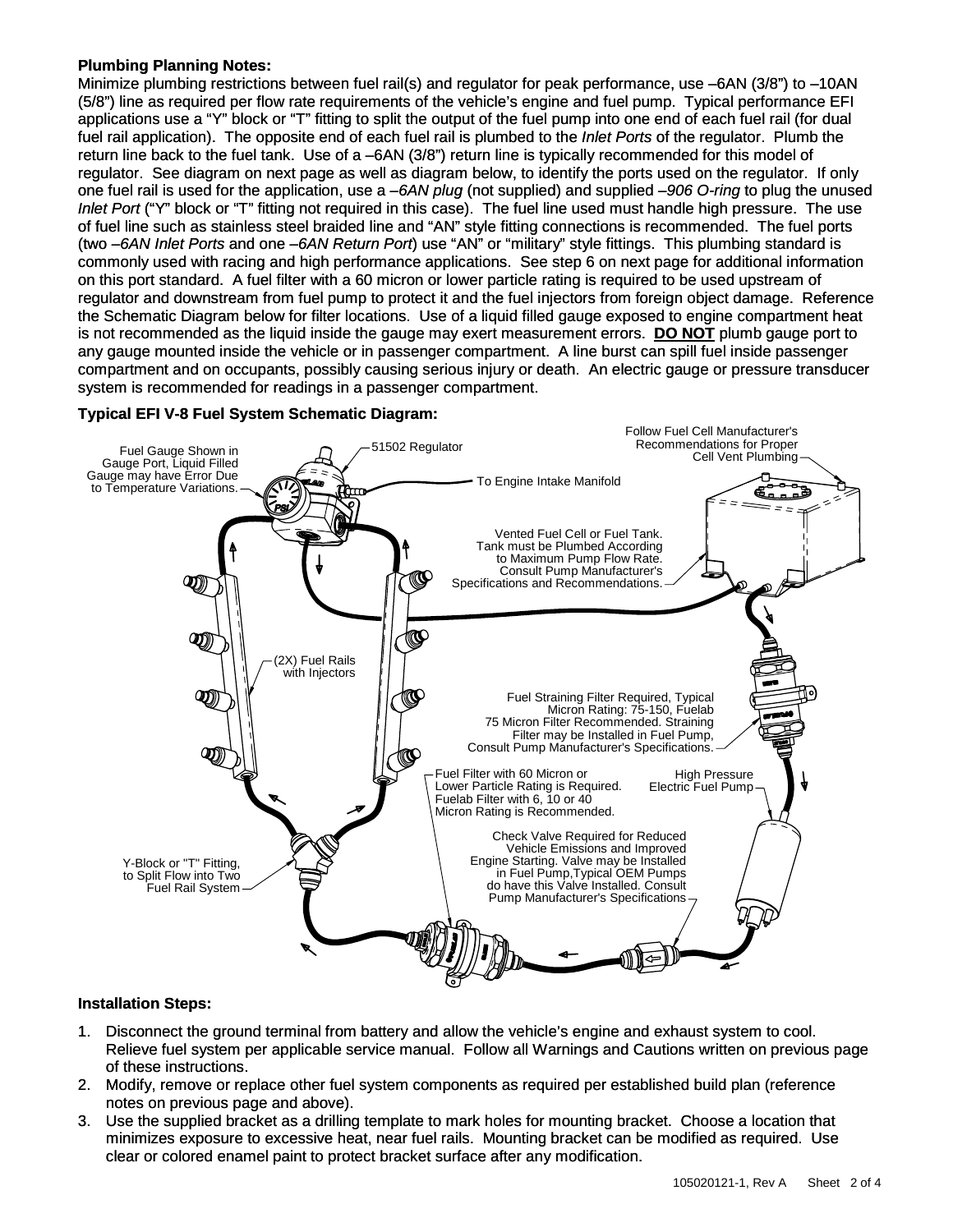- 4. Apply light oil onto the threads of the *Adjustment Screw*. Small amounts of air leakage in the adjustment hardware may be present during operation. This is a normal operating condition. Thread the *Adjustment Screw* by hand until a slight tension is felt, this position is the minimum pressure setting. Do not tighten screw any further. Pressure is to be adjusted later in these instructions. Install the *Flat Washer*, then the *Jam Nut*. Tighten the *Jam Nut* hand tight for later adjustment.
- 5. Install Bracket to regulator using supplied *Bracket Screws* and *Bracket Lock Washers*. Tighten *Bracket Screws* between 25-40 in·oz of torque (snug, do not over tighten screws).
- 6. Install the fuel fittings (not supplied). The threads used on these *Fuel Ports* are not tapered or pipe threads. Do not use Teflon<sup>®</sup> thread tape or thread sealant on these threads, as this can cause leakage or introduce debris into the fuel system. Fittings to be used with these style of ports require use of the enclosed*–906 Orings* for proper sealing (reference diagrams, below). Use light oil to lubricate the *O-rings* just prior to installation. Install the *O-rings* onto the fuel fitting first. Position the *O-ring* in the thread relief of the fitting as shown in the diagram, below. Thread fitting into regulator and tighten between 5 and 15 ft·lbs of torque.
- 7. Use Teflon® tape or thread sealant on all 1/8"-NPT fittings to be used for the *Gauge Port* and *Pressure Reference Port* (see diagrams, below). Install fittings or plug as required. If pressure reference port is not plumbed to the intake manifold (for typical EFI applications, port is plumbed to the intake manifold) then install the *Barbed Fitting* (supplied) and allow fitting to vent to atmosphere (do not plumb or plug port).
- 8. Install regulator assembly into vehicle, fastening the bracket to the vehicle. Attach fuel lines, *Gauge Port* line (if external pressure gauge is used in application) and *Pressure Reference Port* line (if applicable). Boosted applications (such as turbo or supercharger) will require a hose clamp on barbed fitting to prevent hose from coming loose. Use of –3AN or –4AN fitting and line can also be used as a substitute to the barbed fitting.



- 9. Inspect fuel system for any contact of fuel lines or wires with other components that can cause chafing or rubbing. Secure all components and fuel lines.
- 10. Connect the vehicle's battery. Turn on fuel pump (typically by bypassing fuel pump relay) without engine operating. ECU or engine management computer may be controlling the relay. The ECU may only operate pump for a few seconds each time ignition switch is set to on. The pump will have to operate several seconds (30+) to prime and drive air out of the fuel system. Fuel system pressure should read about 25 PSIG (use an external gauge for adjustment if a permanent gauge is not used). Inspect vehicle for any leaks. Turn off fuel system and repair any leaks that may be present before continuing.
- 11. When adjusting pressure, be sure that fuel pump is operating to monitor pressure. Increase pressure by rotating adjustment clockwise. Do not thread *Adjustment Screw* past jam nut within 1/8". Over tightening the adjustment screw can damage the regulator. It is recommended to use a "baseline" pressure reference when adjusting the pressure (adjusting the pressure with engine off or *Pressure Reference* Line unhooked). The vehicle's engine may not produce consistent vacuum during idle to have repeatable readings.
- 12. After final adjustment of fuel pressure, tighten *Jam Nut*. Road test vehicle, and retest pressure upon return to ensure accurate adjustment.